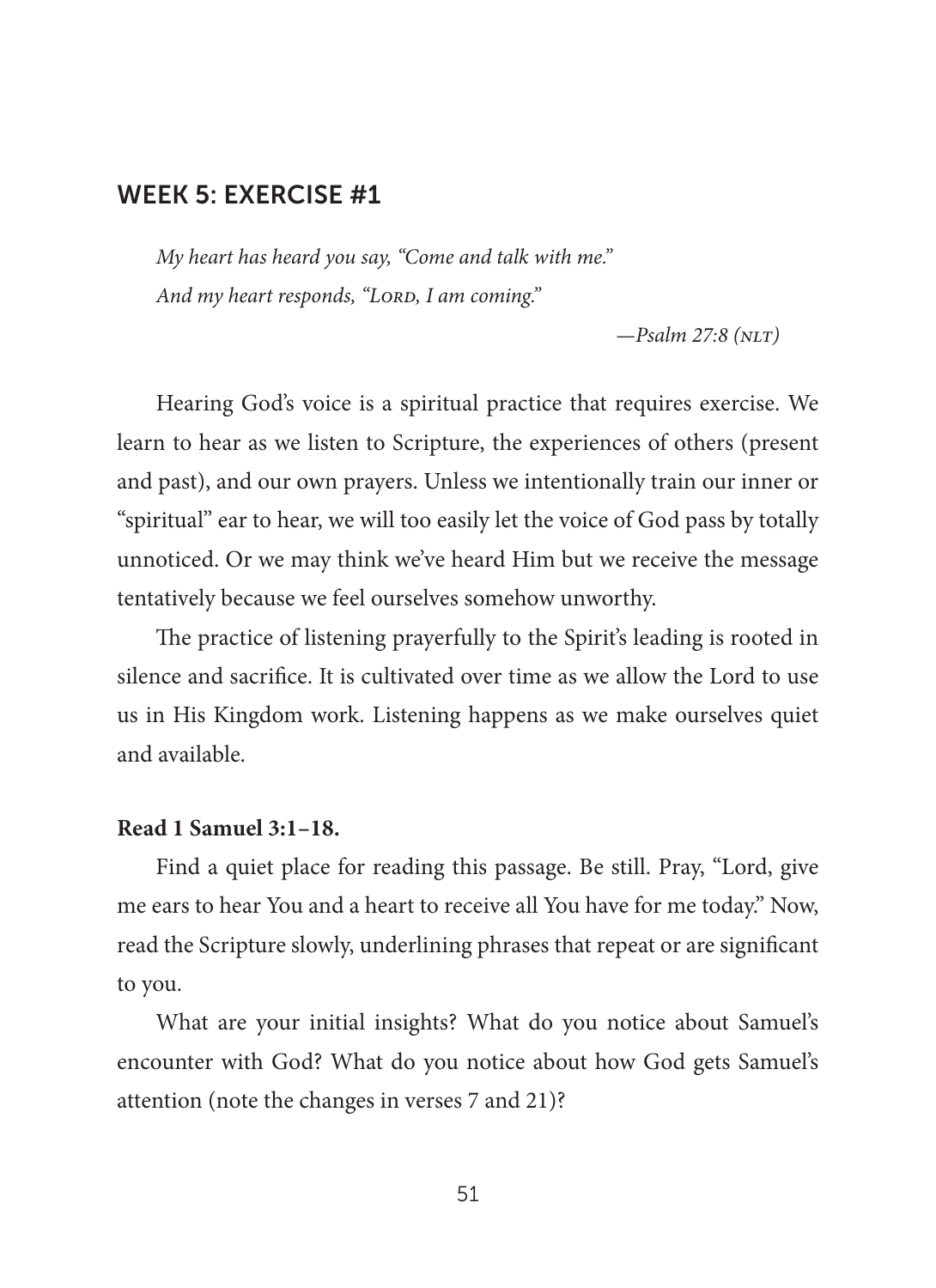ENCOUNTER

Do you have a personal story of a time when you sensed God's presence and power—even before you were aware of Him in your life?

"He is the LORD; let him do what is good in his eyes" (1 Sam. 3:18). Do you trust God's plan to reveal Himself to His people in His time? Do you trust Him to reveal Himself to your people (your spouse, your children, your coworkers) in His time?

### Encounter

Maggie Gobran, a nominee for the 2012 Nobel Peace Prize, works with the poorest of the poor in Cairo, Egypt. "Mama Maggie," as she's known among the poor, reaches out to children living in garbage dumps, offering the love and hope that come only through Christ. She is a woman of deep prayer who has learned the great value of silence in the quest for the heart of God. Mama Maggie has written, "Silence your body to listen to your words, silence your tongue to listen to your thoughts, silence your thoughts to listen to your heart beating, silence your heart to listen to your spirit, and silence your spirit you listen to His spirit. In silence you leave many and be with The One."4

Let's try a timed listening exercise that brings us to a place of silence and into the company of The One.

In this encounter, you will spend five minutes in silence. Don't try too hard to make something spiritual happen in these minutes. Just listen. Be aware of anything you hear—traffic noise, sounds of children, the on-andoff click of air-conditioning, your heartbeat. Listen to your own thoughts and be aware of the directions they take.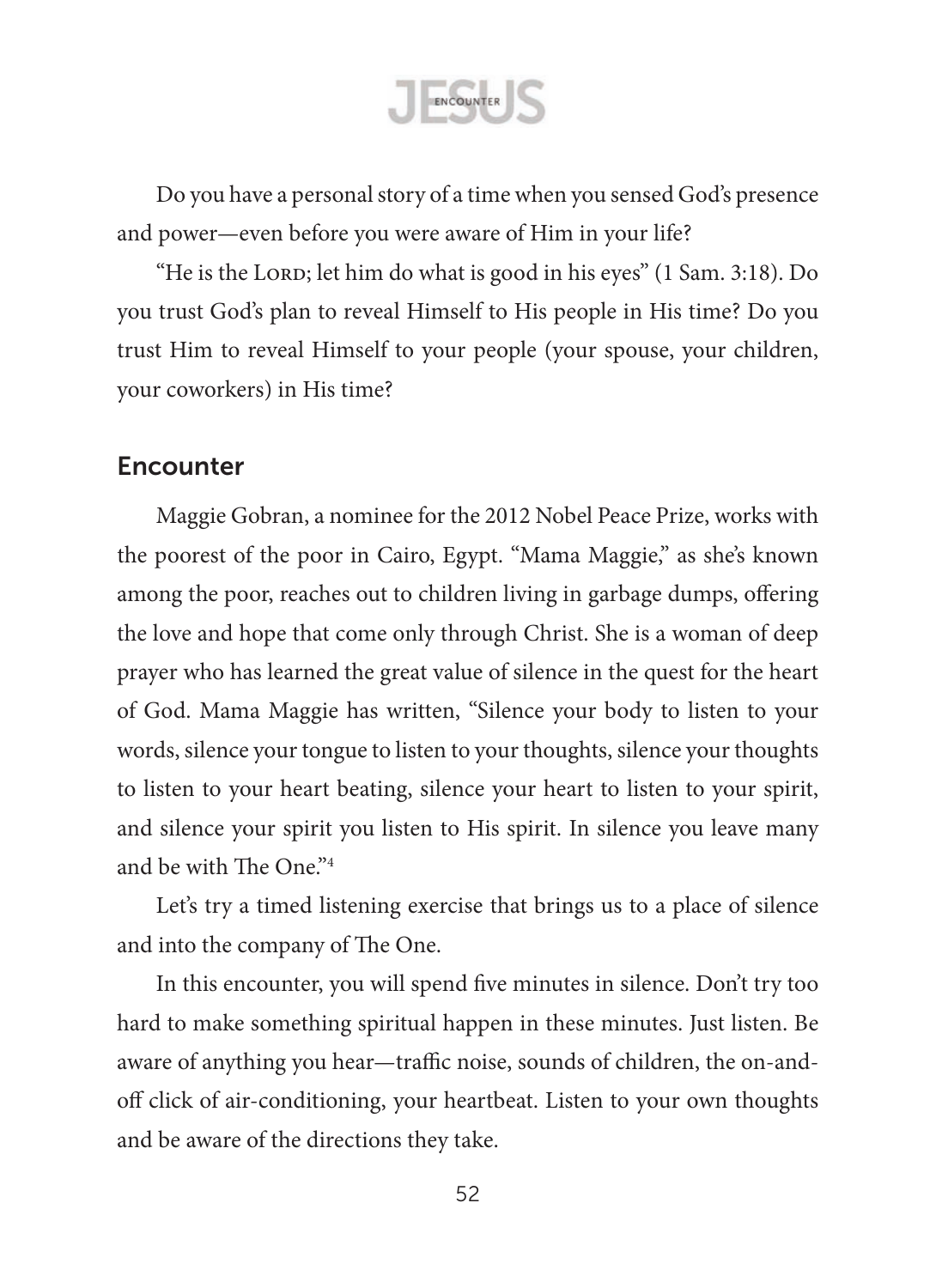

At the end of these moments of listening, record in your journal what you've heard.

Now think about the noise of a usual day. What fills the air around you? Family talks, television, YouTube, music, phone calls? Think through a day and write down as many typical sounds as come to mind.

How might God be speaking to you through these people or things? How are these noises distracting you from the voice of God?

Where in your day could you develop the discipline of silence so you're more able to hear the voice of God? Would you be willing to commit to a ten- or fifteen-day experiment, in which you give at least ten minutes per day to the discipline of listening?

Write a statement of understanding around the notion of silence or listening as a "fertilizer" for spiritual soil.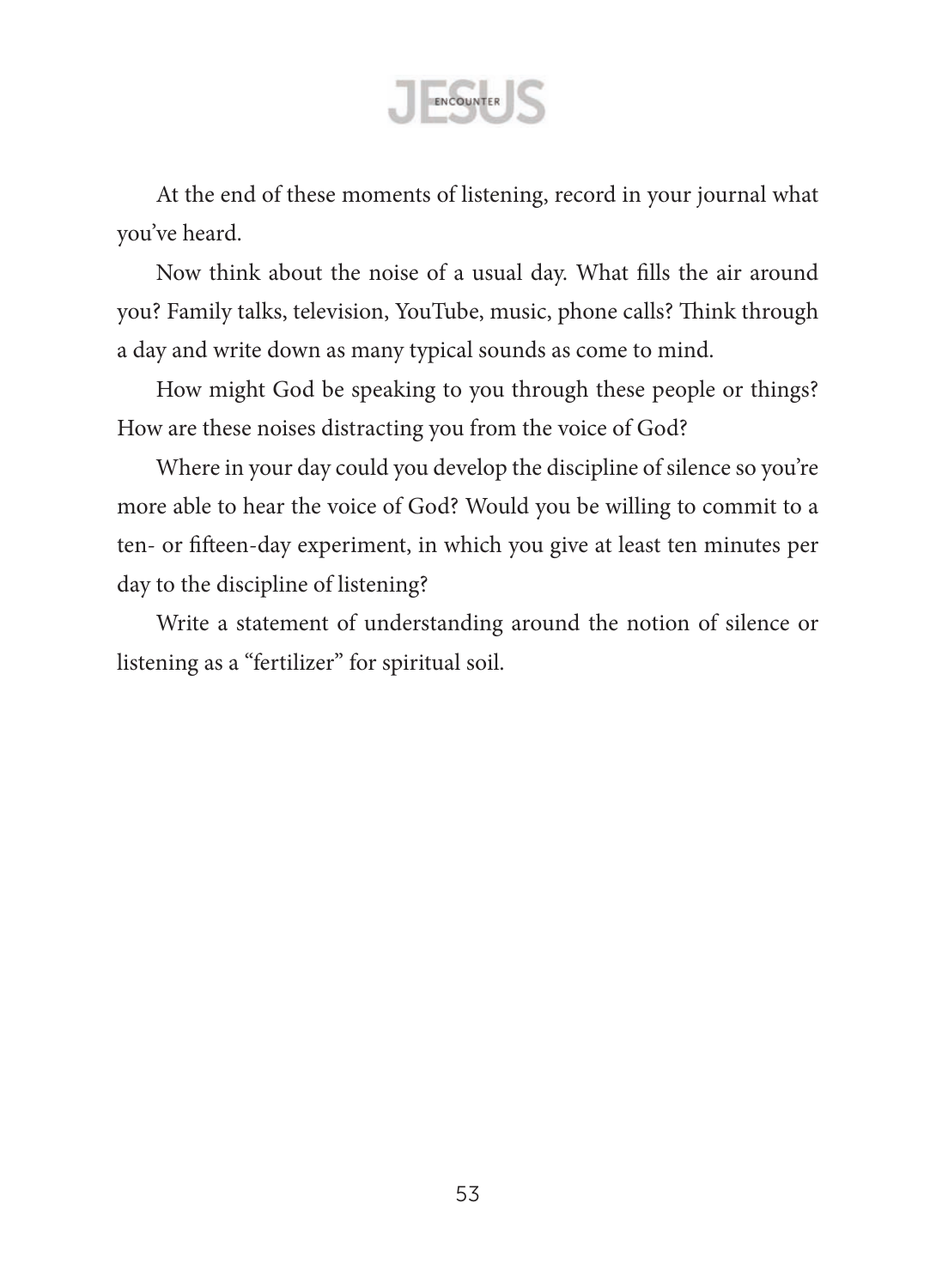

#### **Read Philippians 4:14–20.**

Paul is writing to the people in Philippi, for whom he has a special affection. Paul was the founder of the Philippian church and spent a considerable amount of time there. When he wrote to them, he wanted to acknowledge their generosity while he was in prison and encourage them in the faith.

Reread this passage and circle or underline all the words and phrases related to giving (i.e., share, giving, receiving, fragrant offering, etc.). Now, make a list in your journal of the words and terms you've circled. Take a few minutes to look these words up in a dictionary. How do these definitions inform your understanding of giving? Out of what spirit do the Philippians give? In what spirit is it received? What do you learn here about joy?

Generosity and passion are marks of one who has had a genuine encounter with Christ. We are called to give generously of ourselves—time, talent, gifts, prayers, and witness. We are called, out of our deep love for Jesus, to go and spread the seeds of this good news of redemption. And we are challenged to trust God with our needs. Our giving in every way is a fragrant offering to Him.

## Encounter

#### **Review the parable of the four soils in Luke 8:4–21.**

In your journal, make a grid of four boxes. Label the first box on the top left-hand corner "hard soil." Label the box next to it on the top right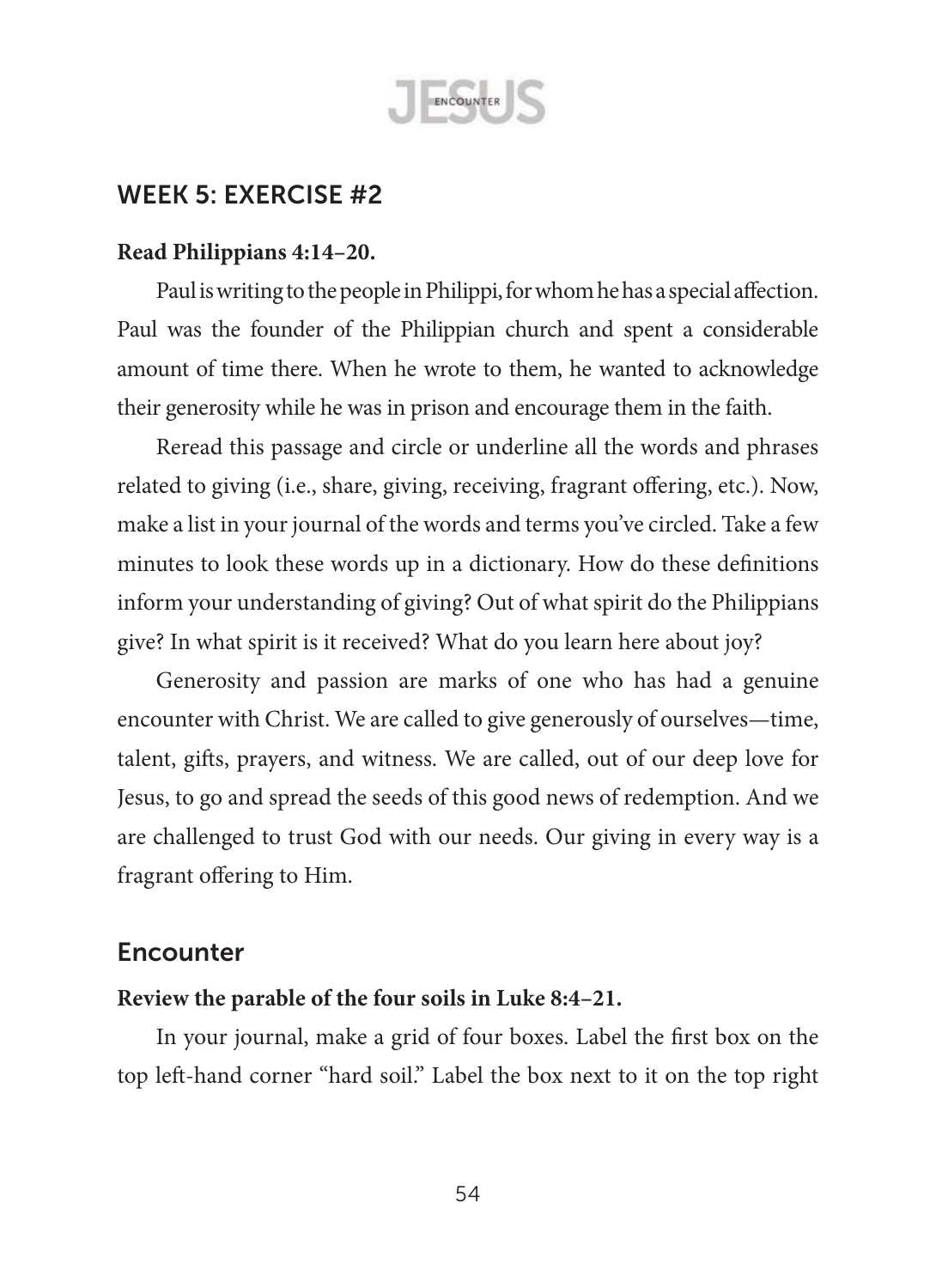

"rocky soil." Label the bottom left-hand corner box "thorny soil," and label the bottom right-hand box "good soil."

Now, consider all the things that make up your life—family, job, friendships, associations, hobbies, habits. Think, too, about how you spend your time, talents, money, and personal influence. Using the four boxes you've just made, how would you categorize each of these things in your life? Build a list in each box.

As we said earlier, we are all a mixed bag of "sanctified" and "getting there." Some areas of our life bear more spiritual fruit than others. Think of these four boxes you've just made as a map of your spiritual life. Turn them into a prayer journey, taking time with each list for praise, intercession, and confession.

Remember: Life is a journey. None of us has yet arrived. All of us are sowing the seeds, plowing in the seeds, pulling the weeds, and mining the rocks. Staying true to the process is the key to growing roots and bearing fruit.

Read Philippians 1:3–6 as you close your prayer time. Give thanks to God for those who have made an impact on your life and have helped you to grow.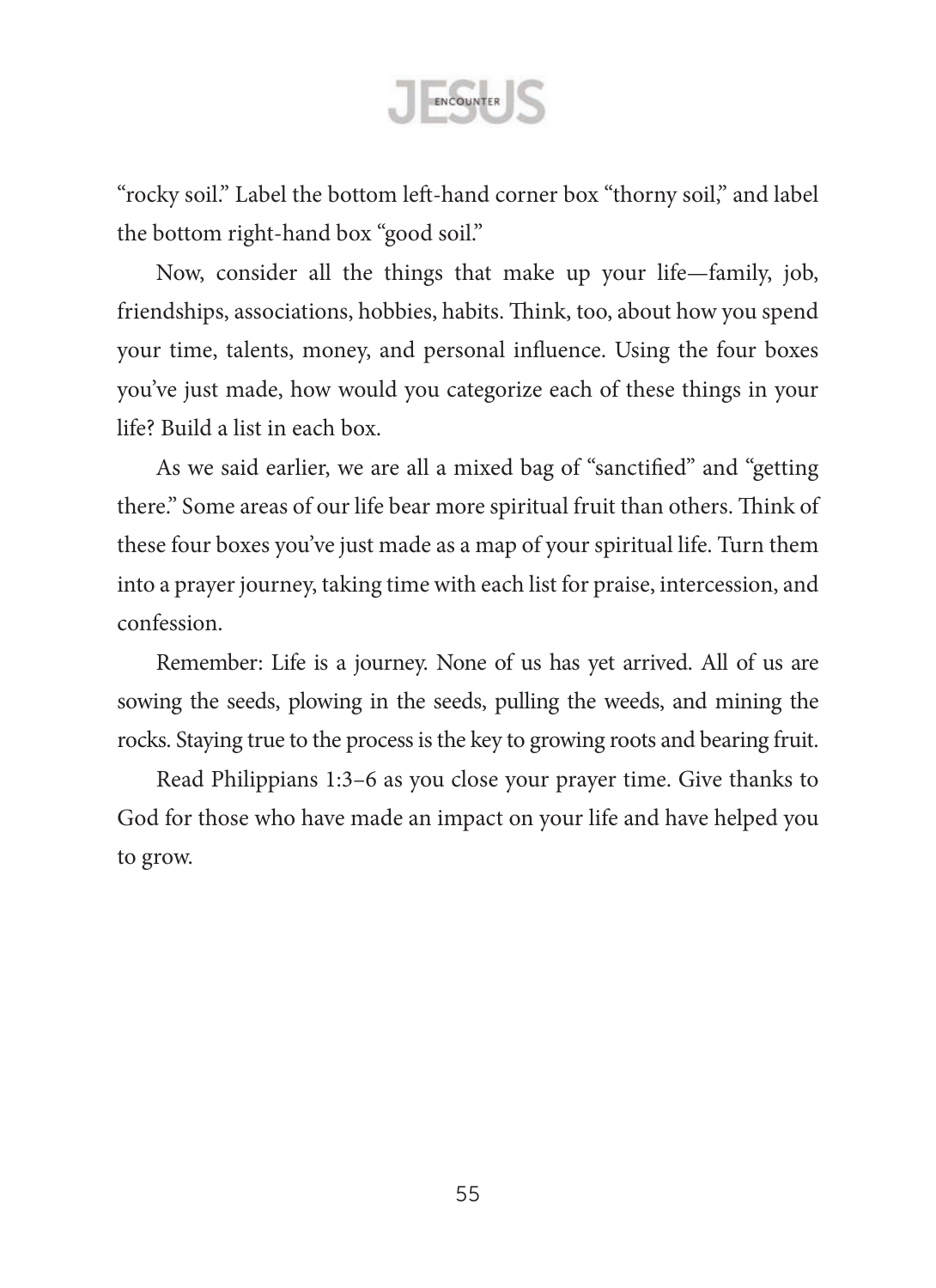

#### **Read Romans 12:1.**

Let's shift for a moment to this brief verse in Romans. Paul urges his audience here to give everything, even their bodies, to God in response to His mercy. In this verse, we can hear echoes of many healing stories—the stories of Joanna and Mary Magdelene among them, who gave themselves to the work and wonder of following Jesus in response to the healing and mercy they received from Him.

"Make yourselves a living sacrifice." This is what it means to abandon our lives to Christ. It means following Jesus. It means giving up our own place for the sake of His journey. On this road, we find our value in the ways we sacrifice our time, effort, and comforts for the sake of building something eternal. Such sacrifice changes the very texture of the soil of our hearts.

2 Corinthians 12:15 says, "I will very gladly spend for you everything I have and expend myself as well." This is the attitude of one who follows Jesus.

The hard part of sacrifice is that it changes us, and no one really likes change. But the wonderful part of sacrifice is that . . . it changes us! We begin to take on more and more of the character of Christ. We take on His interests as we shed our own. We learn to love like He loves. We begin to see the world around us as Jesus sees it. It is a glorious transformation.

Reflect on the phrase "living sacrifice." For a community of faith used to making animal sacrifices, how would this term have been received? What do you think it might have meant, in a first-century context?

Do you know someone who you'd say has given themselves as a "living sacrifice"?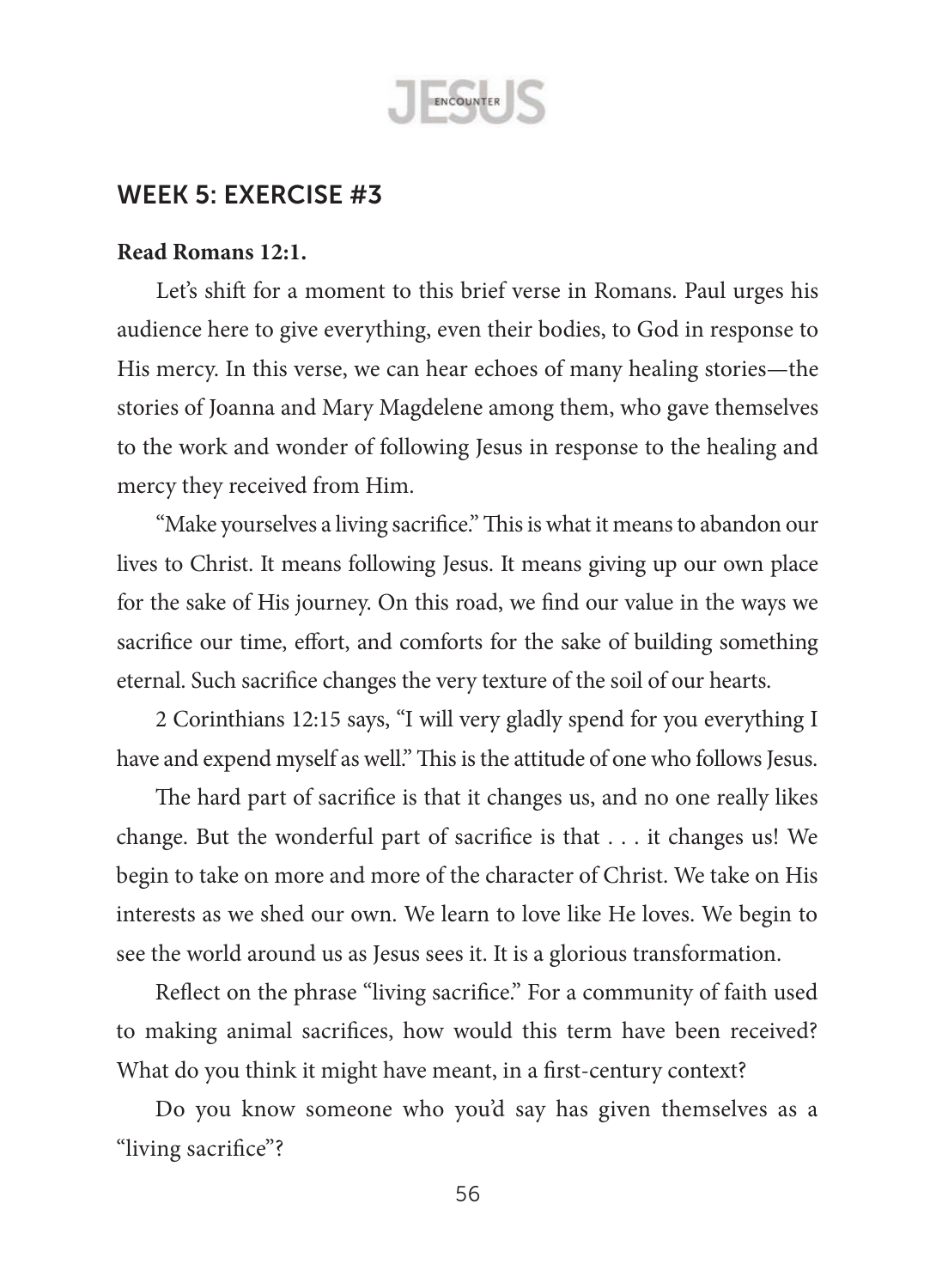

### **Read 2 Corinthians 12:15; 1 Samuel 7:1–12.**

Highlight or underline all the words in these two passages that describe the attitude of a follower of Jesus. What does this list teach you about yourself and your own walk with Jesus?

What changes do you need to commit to, so you can move forward?

Maybe this is the key question for all of us who truly want transformation: Why is change so *hard*?

Janet Hagberg has written on the stages of faith.<sup>5</sup> With each stage, we grow in our understanding of God and ourselves, but along the way we will face the temptation to stop moving forward. Why? Because no one really likes change. Yet, it is as we press in to Jesus, as we allow transformation to happen, that we discover our heart's deepest desires.

Encountering Jesus is really about discovering who we are.

### **Read 1 Samuel 7:1–12.**

An Old Testament practice teaches us how to stop and acknowledge those times when we have encountered God, experienced His provision, and moved forward. Often, when the people of God were journeying toward their destiny, they would encounter the Lord and mark the occasion and place with a rock or pile of rocks.

When Samuel and his people faced a great army of Philistines, Samuel took a stone and set it up in the place of that battle and he named it Ebenezer, for he said, "Thus far, the LORD has helped us" (v. 12).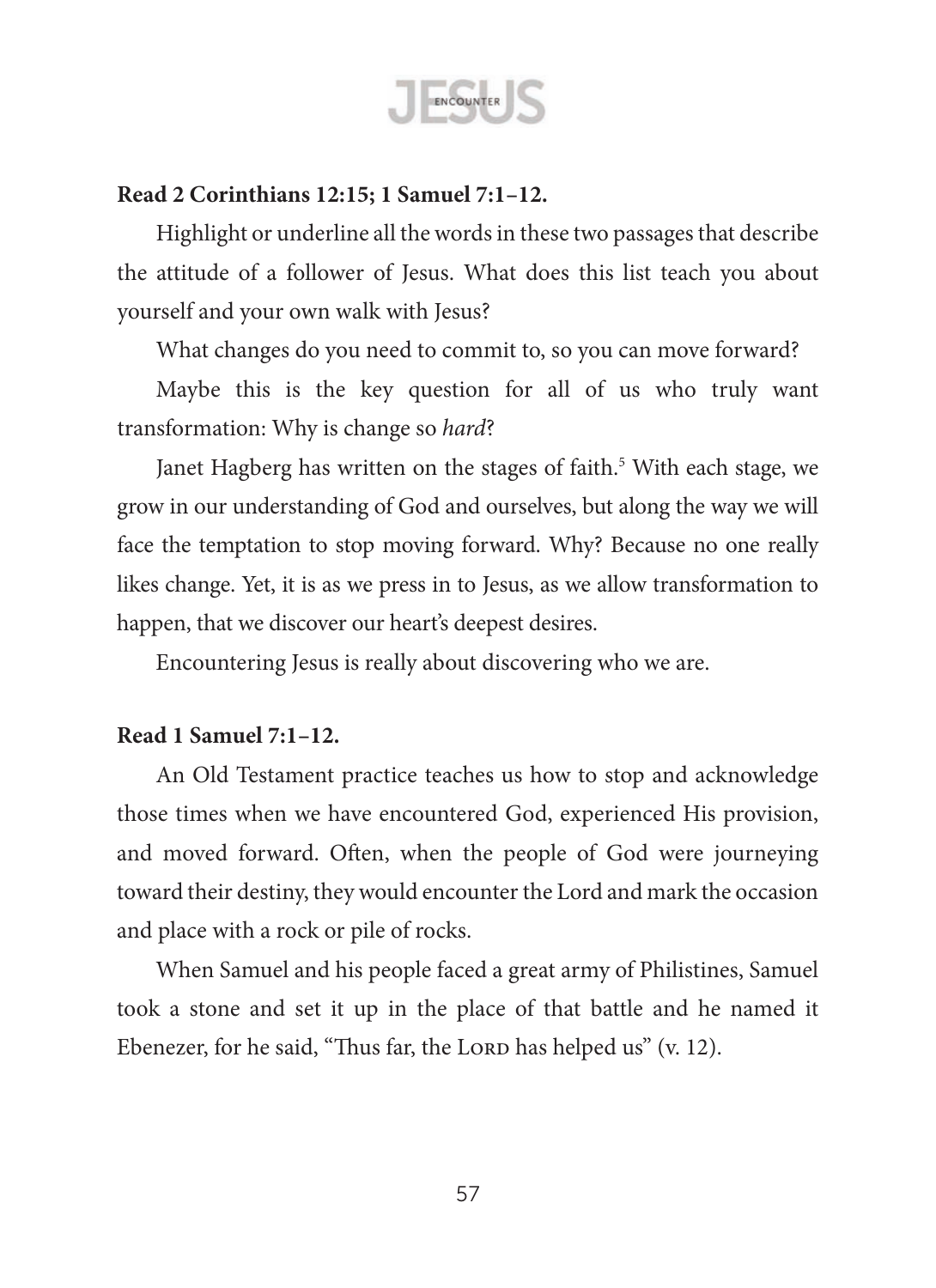

# **Encounter**

*Here, I raise mine Ebenezer, hither by thy help I'm come. And I hope by thy good pleasure safely to arrive at home.*

> —from the hymn, "Come, Thou Fount of Every Blessing" written by Robert Robinson, 1735–1790

There are times when it is right to stop and remember God's real, holy presence. We are here because of God . . . because of His love, His power, His provision, His grace, His goodness.

Begin by going outside to collect a few rocks. Next, make a list in your journal of your own "Ebenezers." What spiritual markers can you note events, healing moments, or times of provision to which you can point, saying, "Thus far, the Lord has been good to me"? How did your spiritual life mature through these events?

Now, with your rocks in your hand, begin reflecting with God on your spiritual journey. For each significant event noted, drop one of your rocks into a bowl or make a pile in the center of your desk or table. Each time you place a rock in the pile say, "Thus far, the Lord has been good to me."

End this time of thanksgiving and praise by singing all the verses of "Come, Thou Fount of Every Blessing." You can find it online by typing the title into a search engine.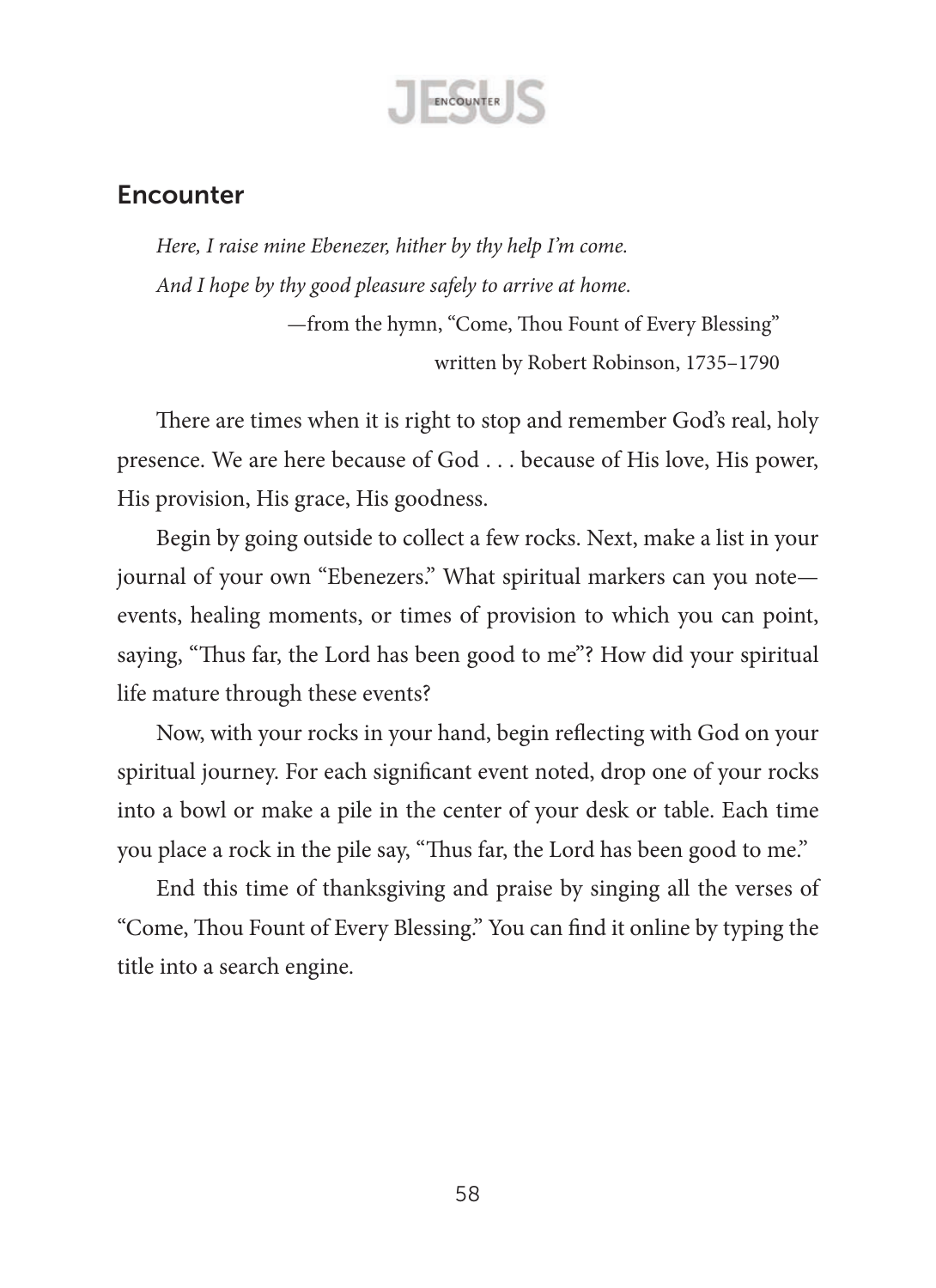

## **Read Luke 8:1–4.**

Let's look at the parable of the sower in context. Luke introduces us to Jesus' parable in chapter 8 by sharing His location and who He is traveling with. Who is Jesus traveling with? Underline all the different people mentioned in these verses.

Why do you suppose Luke gets specific about the identity of these women?

What do the Scriptures reveal about these three women? Make a list of what you observe.

At least some of these were the same women who encountered the risen Christ and then delivered that resurrection message to the male disciples. They gave their lives to serving the good news and following Jesus.

Can you imagine what it was like to be among the last to see Jesus on the cross, among the first to see the resurrected Christ, and among the ones charged to "go and tell the others"? The women who were with Jesus had that honor.

Knowing something about their circumstances, how do these women encourage you?

#### **Read Luke 8:4–8.**

As crowds begin to gather and grow, Jesus encounters all kinds of people on all kinds of journeys. He knows what is in their hearts, so He begins to teach them how to examine their own lives. Jesus gets it that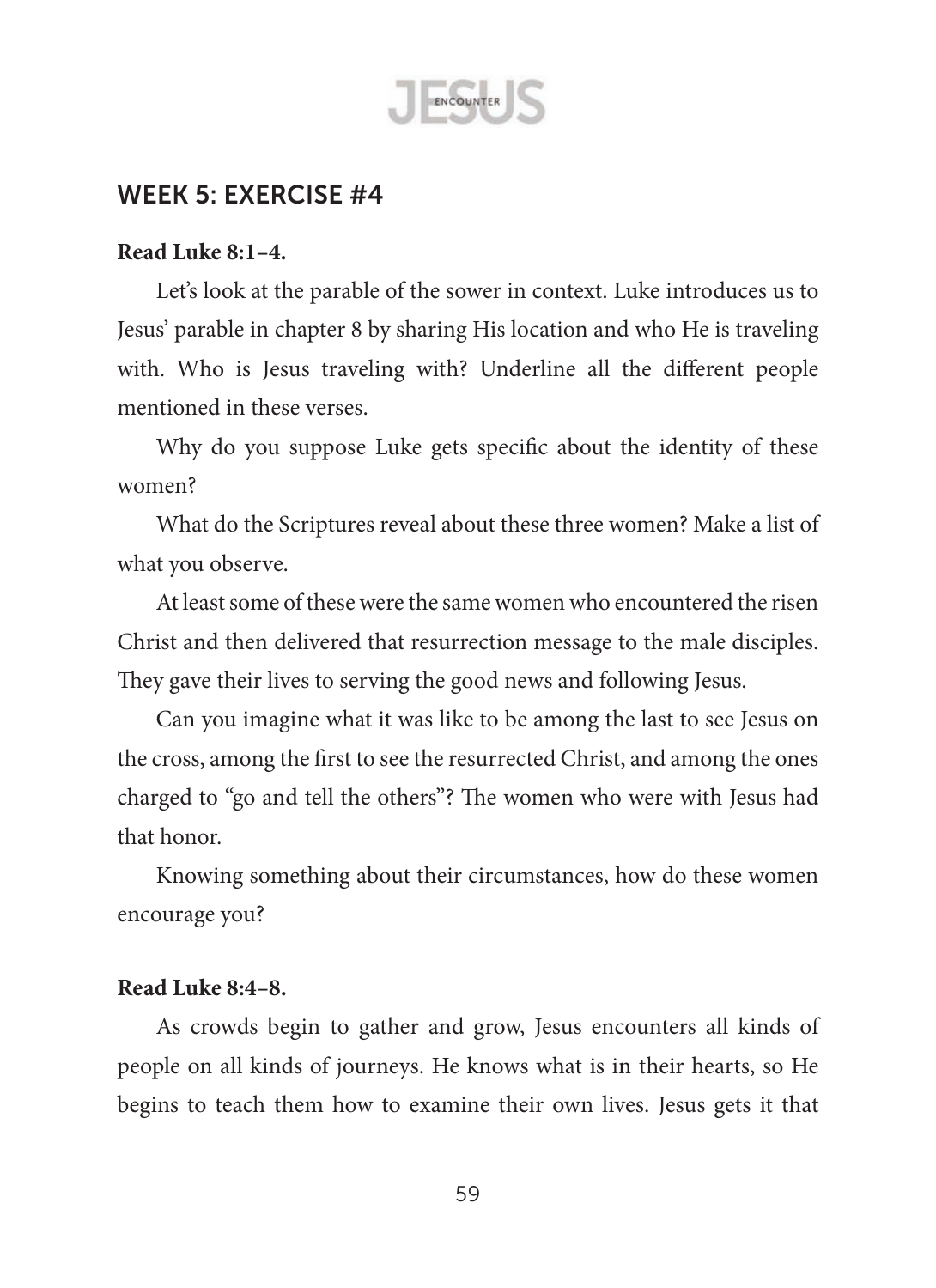

some get it and some don't. Some would rather be part of the crowd. Some are hungry for an experience from God.

Jesus begins talking about a farmer who sows some seed. For an audience familiar with farming, this is a funny story. The farmer is tossing seed everywhere! Evidently cost is not an issue. Nor is fruit. The farmer just tosses, with no concern for where the seed might fall.

Normally, a sower in biblical times would have plowed as he sowed, mixing the seed into the ground. Not so this farmer. He simply sowed. And in those days, two kinds of seeds were generally used: wheat and barley. The barley was sown into poorer soil, and the wheat was for more fertile soil. But our farmer in the parable seems to be sowing the same seed on all soil $6$ 

List the ways you witness God's grace in this story.

This story says as much about God's grace as it does about us. Our God is eternally hopeful on our behalf, sowing preveniently into our lives even before we are spiritually ready. He sows into imperfect soil. And our God is eternally generous, giving His best to all His children without preference. The poor—and the poor in spirit—all receive the same seed. One Lord, one faith, one baptism (Eph. 4:5).

Our part in this process is to examine our "soil." Into what is the Spirit of God being sowed? Are there rocks needing to be removed? Weeds that need to be pulled? What needs to be plowed under, what hard soil needs to be broken up? How do we participate in preparing the soil?

An interesting side note: The Pharisees do not seem to be present for this teaching. The hardest soil is not around! The religious guys have been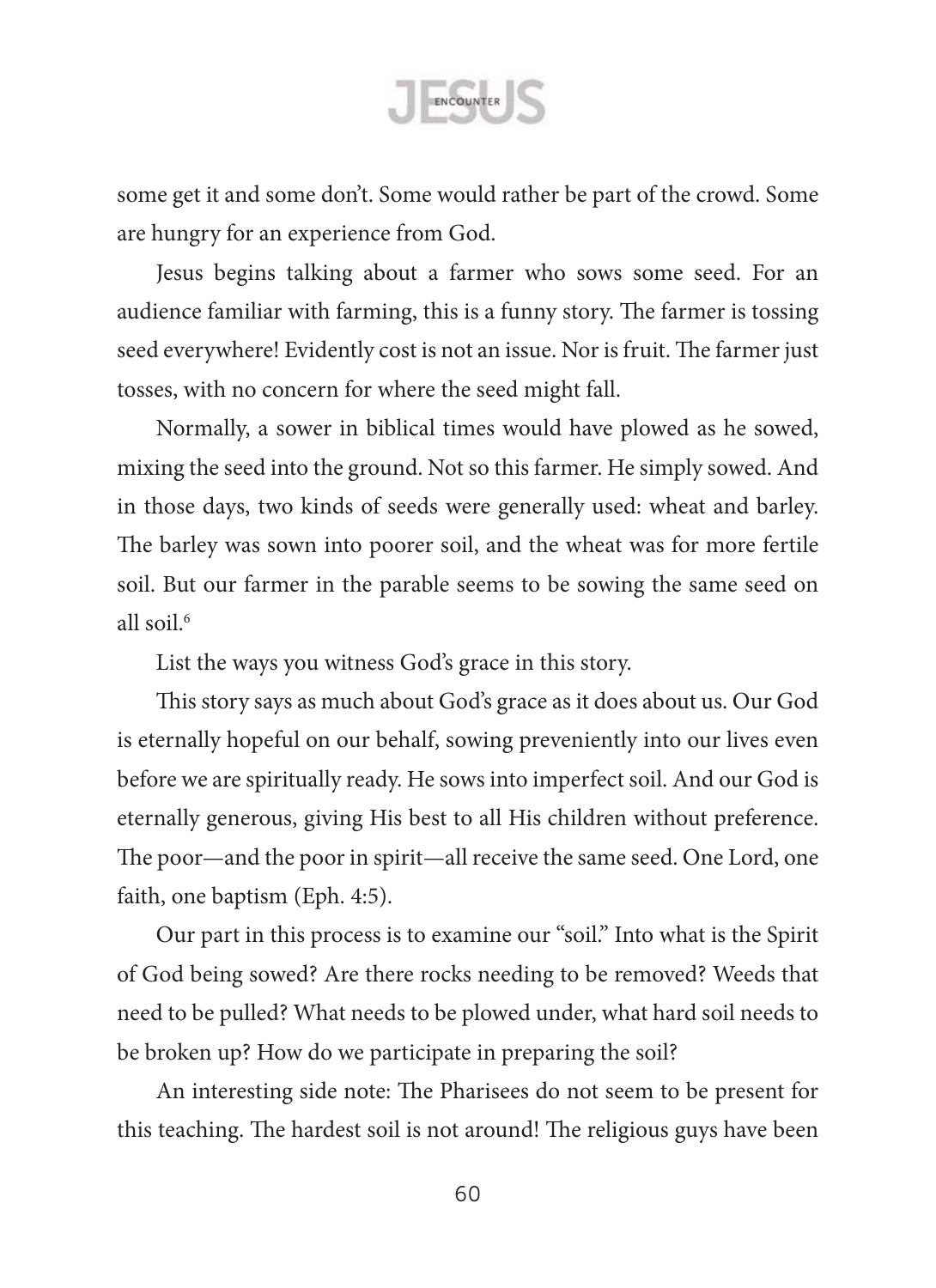

so present and pesky, always hovering nearby watching for Jesus to slip up. Because they are not here for this teaching, Jesus is able to focus on those who have ears to hear.

How does this encourage the disciples? What encouragement does this give you?

### **Read Luke 8:9–15.**

In verse 9 Jesus' disciples ask Him what this parable means. Jesus is clear in His explanation: He is talking about us. These are the realities present in any journey of faith. The seed is the Word of God sown expectantly into every kind of life. Weeds, rocks, and hard soil are the worries of the world and tools of the enemy, all conspiring against us and keeping the Word of God from taking root.

Following Jesus is about cultivating our spiritual soil, uprooting the weeds of worry, and plowing through the barriers to growth. It is about fertilizing our lives with God's plan, provision, protection, and promises so our roots grow deep into Him who is our Head.

Cultivating soil is about choosing to believe and be saved, not on our own strength but on the grace and generosity of the Sower.

What did the disciples have to let go of before they could allow the seed to take root?

What do you need to let go of in order to hold on to what God has for you?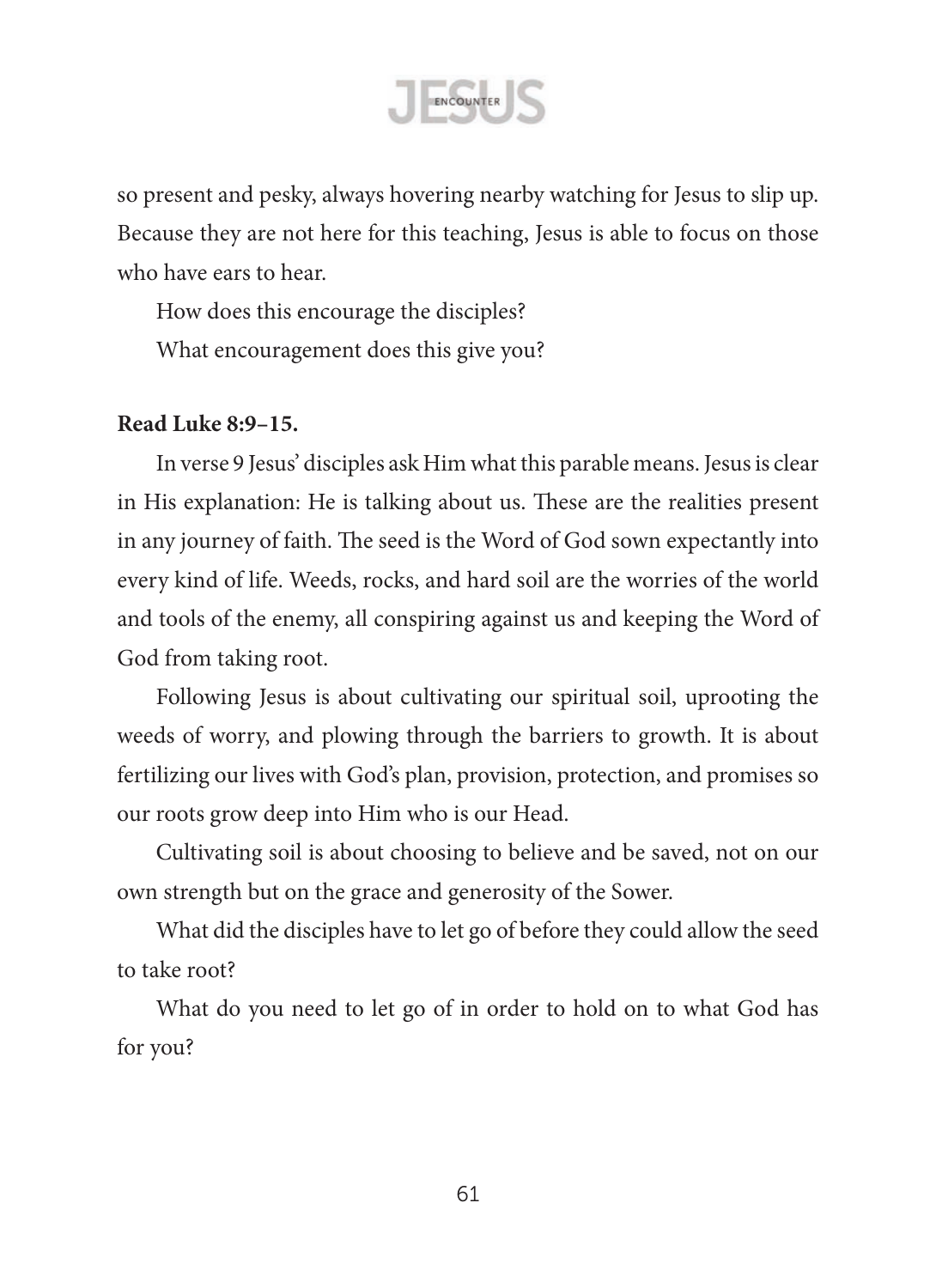

# **Encounter**

In his letter to the Corinthian church, Paul wrote, "I planted the seed, Apollos watered it, but God has been making it grow" (1 Cor. 3:6). God uses people in the process of sowing the good news about Jesus into the world.

Make a list of people (even if just one name) you believe God is waiting to encounter. Don't assume you know their spiritual needs or the condition of their "soil." Instead, sit in God's presence and with one person at a time in mind, ask Him to show you what their deepest needs are and how you can best serve the process of helping them encounter Jesus. Remember: our job is not to cause growth. Our job is to plant and water!

Journal your insights and what you hear.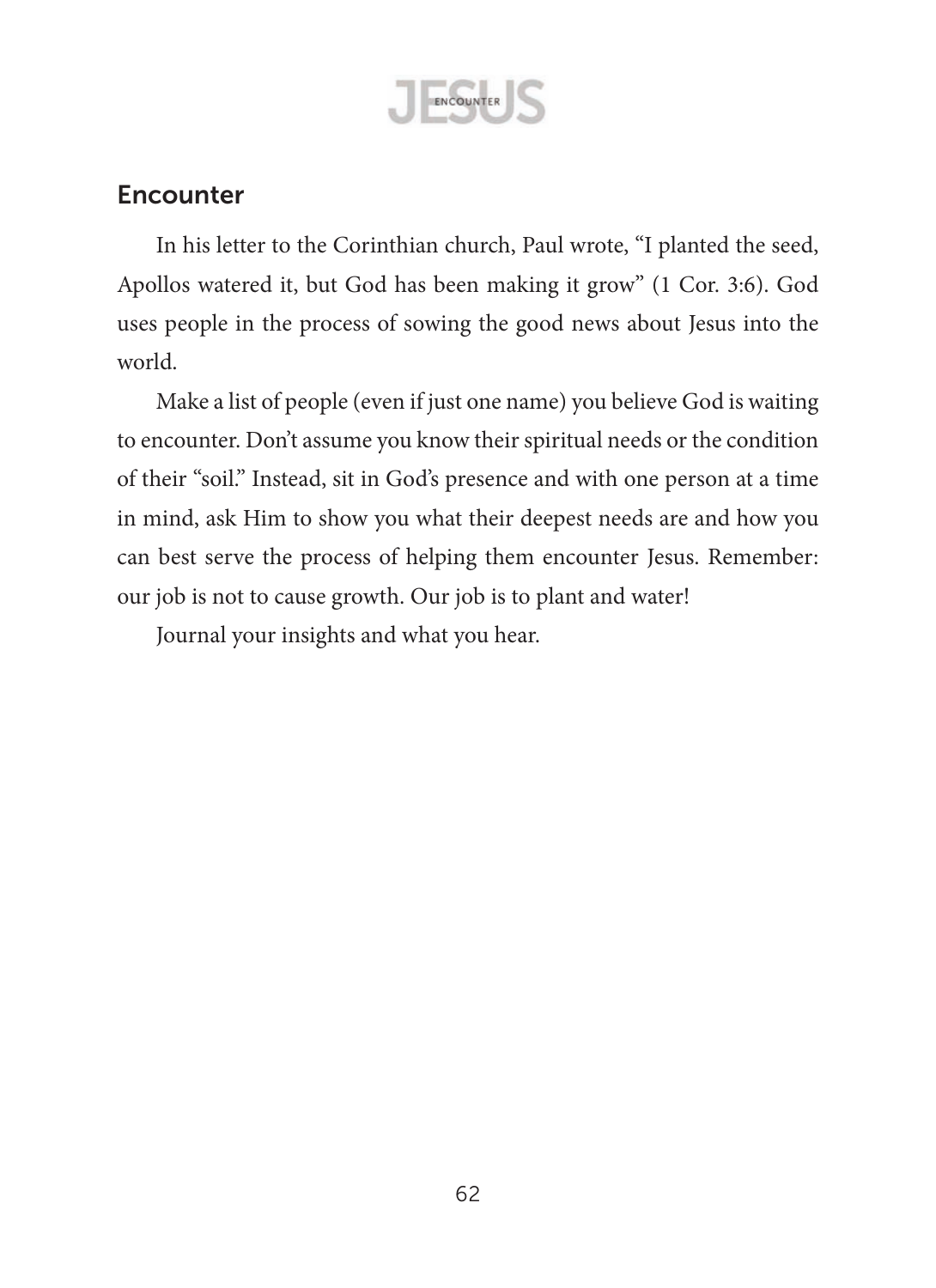

#### **Read Luke 9:1–6.**

Here in these verses Jesus gives His disciples marching orders. He sends them out to sow some seeds—to proclaim the coming Kingdom as they healed the sick, cast out demons, and cured diseases. The power they took with them was the power of Jesus. Their resources are what has been sown into them—the words of God that had been planted, watered, and were taking root in their hearts. "Take nothing else," Jesus said, "except what you've been given by Me."

Why do you suppose Jesus asked them not to take a bag, money, or even an extra shirt with them? How might it have changed their message if they'd taken things with them? How would it have affected their sense of dependence on God? How would it have affected the perceptions of those they went to serve?

Here's a question: How could the presence of money change the spiritual climate of a mission journey? When well-meaning efforts focus on material needs, do they help or hurt the spiritual conversation? Is Jesus more concerned about the internals or the externals?

### **Read Luke 11:1–10.**

When Jesus sent His disciples out, He charged them with proclaiming the Kingdom of God. Two chapters later, He is teaching them how to pray for the Kingdom of God to invade the earth.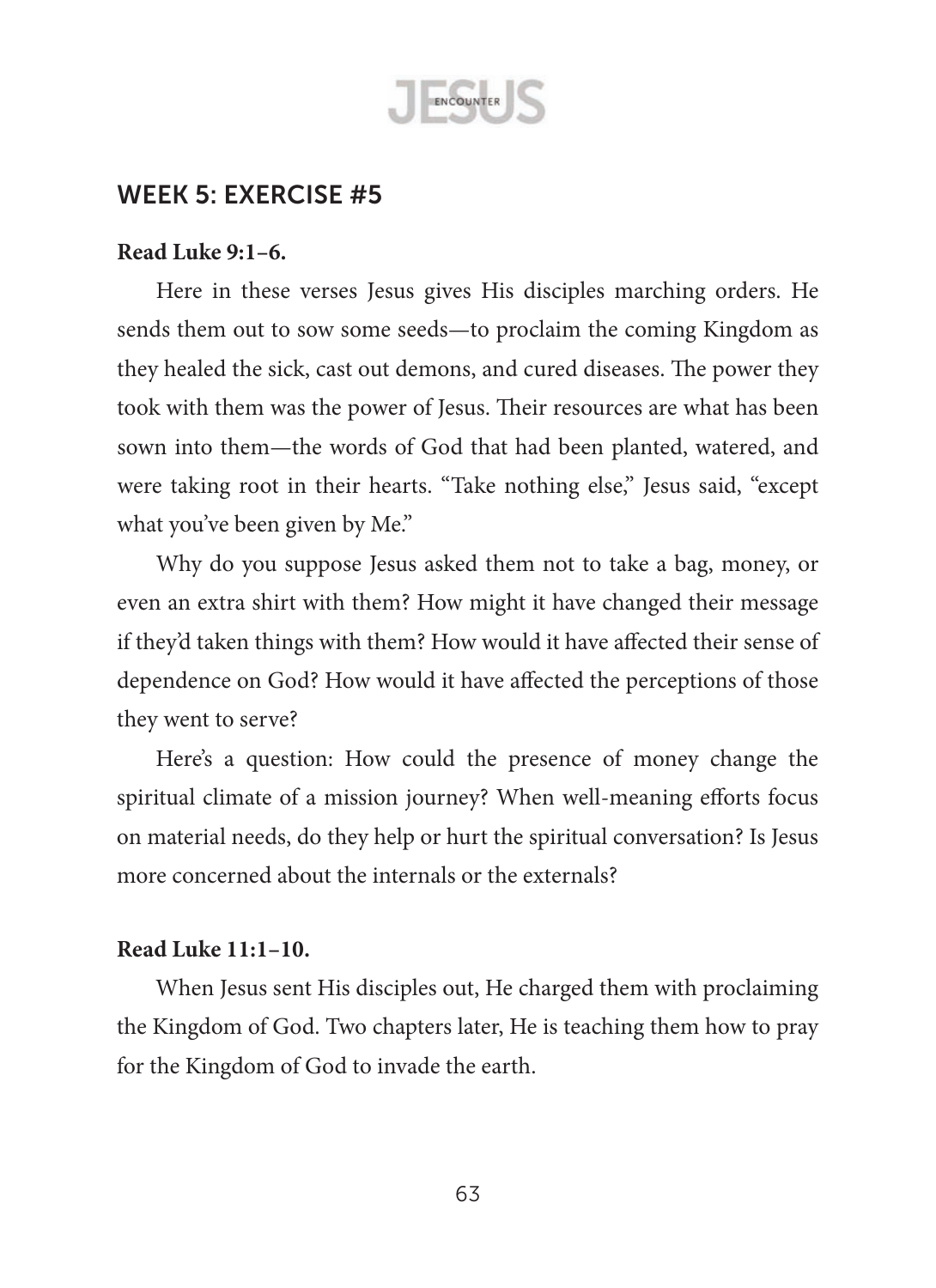ENCOUNTER

John Smith, an Australian evangelist, in a sermon in 1997, said that when Christ prayed, "Thy kingdom come, thy will be done on earth as it is in heaven," He was offering us a model for intercession on the big scale. He was showing us that whatever is happening in heaven, that's what we ought to be praying for on earth. Are there wars in heaven? No! Then we ought to be praying for an end to all war on earth. Is there racism in heaven? No! Then we ought to be praying against racism here on earth. Is there anger, or hatred, or unbelief? No! Then we ought to be praying against those things here. When we pray heaven onto earth, we know we're praying the will of God.

Jesus teaches us to pray for God's Kingdom to expand. That's a dangerous prayer. If you mean it when you pray it, then God's going to use you to expand His territory. In other words if you're willing, God can employ you in His Kingdom right now.

Do you have neighbors who don't yet know Christ? Or family members? Or friends or coworkers? If you do, that's territory God wants. Are you using your prayers strategically in order to claim that territory for God's Kingdom? "God, may Your Kingdom come soon to my neighbor." "May your Kingdom come soon to my child, my parent, my brother or sister." "May your Kingdom come soon to my spouse, my ex-spouse, my coworker." Your home and your marriage . . . that's also territory God wants. Are you praying for the Lord to claim that territory for His Kingdom? Are you willing to serve a difficult situation with prayer?

"Lord God, may Your Kingdom come soon into every relationship, every life, every system."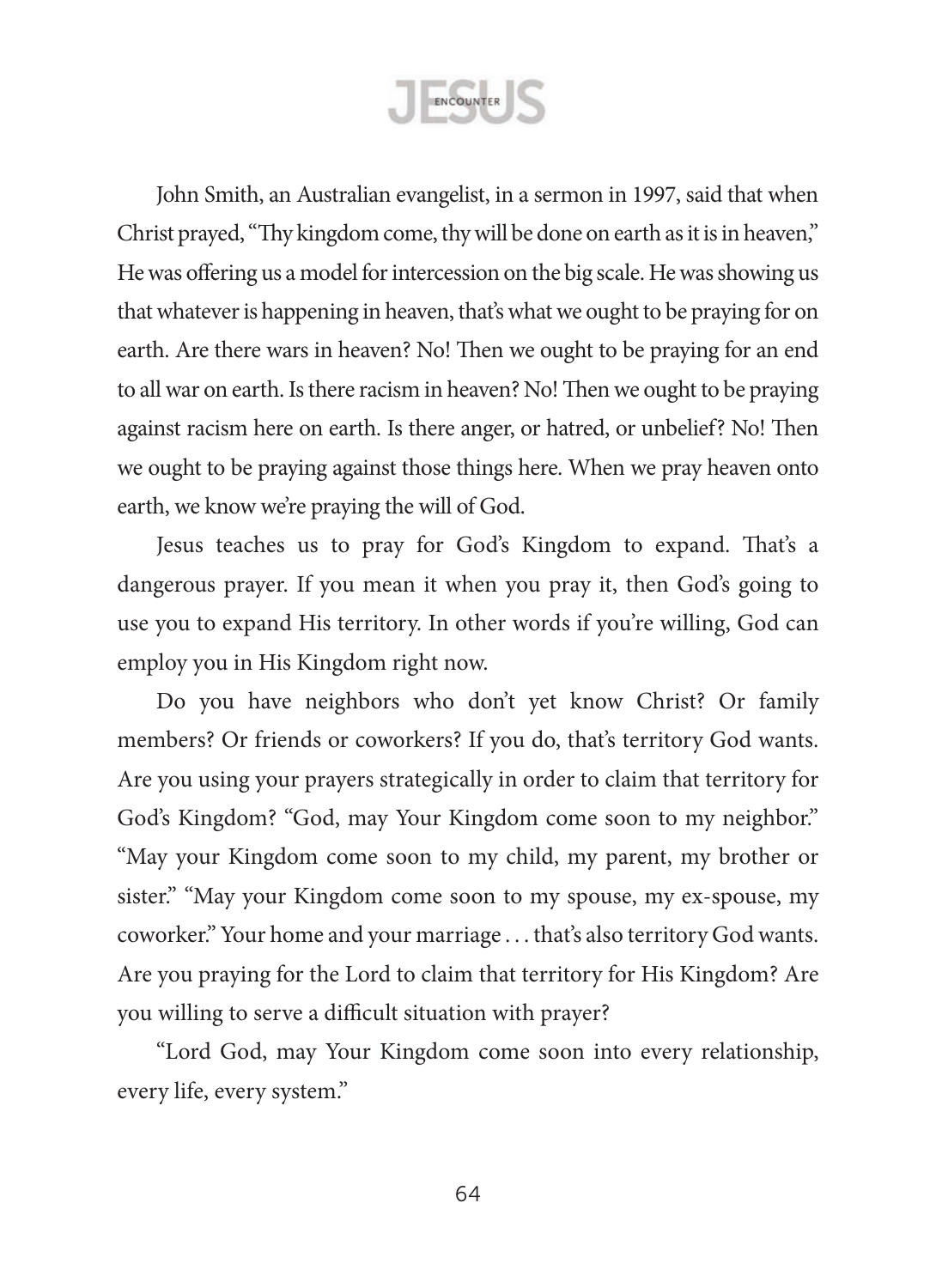

## **Encounter**

Meditate on this quote from an anonymous believer:

*Indeed the very heart of this work is nothing else but a naked intent toward God for God's own sake. I call it a naked intent because it is utterly disinterested. In this work the perfect artisan does not seek personal gain or exemption from suffering. One desires only God and God alone. One is so fascinated by the God one loves and so concerned that God's will be done on earth that one neither notices nor cares about one's own ease or anxiety. In reality it amounts to a yearning for God, a longing to see and taste God as much as is possible in this life.*

*"Your kingdom come, your will be done on earth as it is in heaven."*

*—Jesus, Matthew 6:10*

Write the above verse at the top of a journal page. Now, ask yourself: what kinds of things can I expect to find in heaven? What Kingdom ideals am I most passionate about? Where has the soil of my heart been enlightened to desire more of the Kingdom of God and less of the world?

Journal on these questions.

How can you begin praying more strategically for God's Kingdom to come on earth and into the lives of people you love?

The old adage is: Pray the provision, not the problem. Jesus' teaching on prayer teaches us to focus on the potential present in any situation or life. "Your Kingdom come."